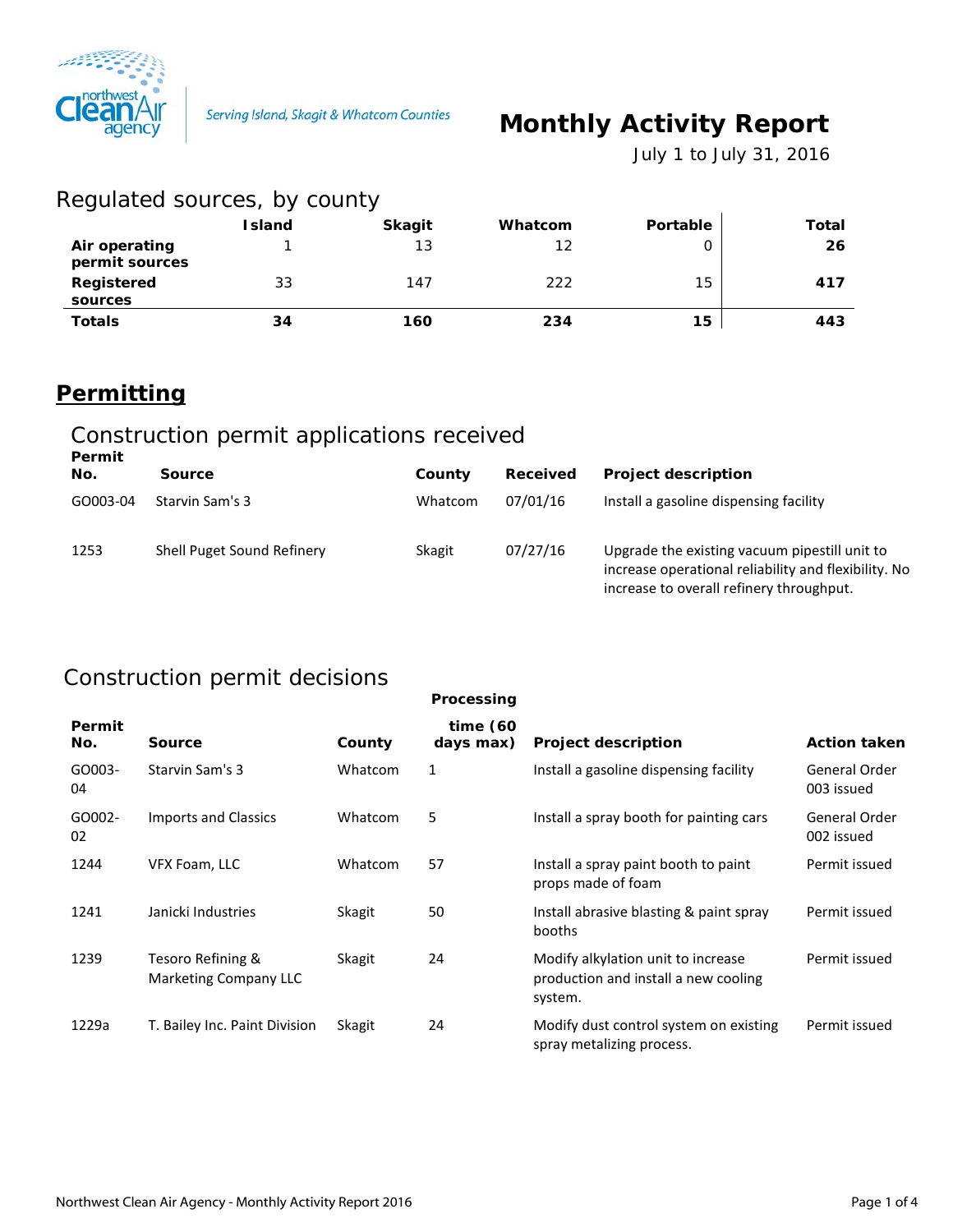## **Enforcement**

#### Alleged violations

| Case<br>No. | ssue<br>Date | Source                        | County | Alleged violation description                                                                                                                                                                                  |
|-------------|--------------|-------------------------------|--------|----------------------------------------------------------------------------------------------------------------------------------------------------------------------------------------------------------------|
| 4207        | 07/18/16     | Shell Puget Sound<br>Refinery | Skagit | Failure to follow good air pollution control practices for minimizing<br>emissions resulting in approximately 13,400 pounds of excess SO2 from the<br>east flare and sulfur recovery unit 4 on April 14, 2016. |

### Penalties issued

| Case<br>No. | <b>Source</b>    | County | Amount  | Conditionally<br>reduced or | suspended <sup>1</sup> to Alleged violation description                                    |
|-------------|------------------|--------|---------|-----------------------------|--------------------------------------------------------------------------------------------|
| 4188        | Air Liquide L.P. | Skagit | \$4,000 | <b>NA</b>                   | Failed source test on July 27, 2015 demonstrating<br>excess emissions of nitrogen dioxide. |

### Industry reports of process upsets with potential excess emissions

| Date     | <b>Source</b>                           | County  |
|----------|-----------------------------------------|---------|
| 07/06/16 | <b>Chemtrade Solutions LLC</b>          | Skagit  |
| 07/11/16 | Tesoro Refining & Marketing Company LLC | Skagit  |
| 07/20/16 | <b>BP West Coast Products LLC</b>       | Whatcom |
| 07/28/16 | Tesoro Refining & Marketing Company LLC | Skagit  |

### Complaint summary

 $\overline{a}$ 

| Dust, road/lot or construction        |               |
|---------------------------------------|---------------|
| Odor                                  | 43            |
| Other                                 | 1             |
| Outdoor burning                       | q             |
| <b>Prohibited Material</b>            | 3             |
| Smoke                                 | 4             |
| Woodstove                             | $\mathcal{P}$ |
| <b>TOTAL:</b> (unique for the period) | 64            |

<span id="page-1-0"></span><sup>&</sup>lt;sup>1</sup> In some cases, NWCAA offers air pollution sources the opportunity to reduce their penalty by agreeing to specific actions that go beyond compliance requirements. Alternatively, a portion of a penalty may be suspended, holding the remainder of the penalty due if the violation is repeated within 5 years.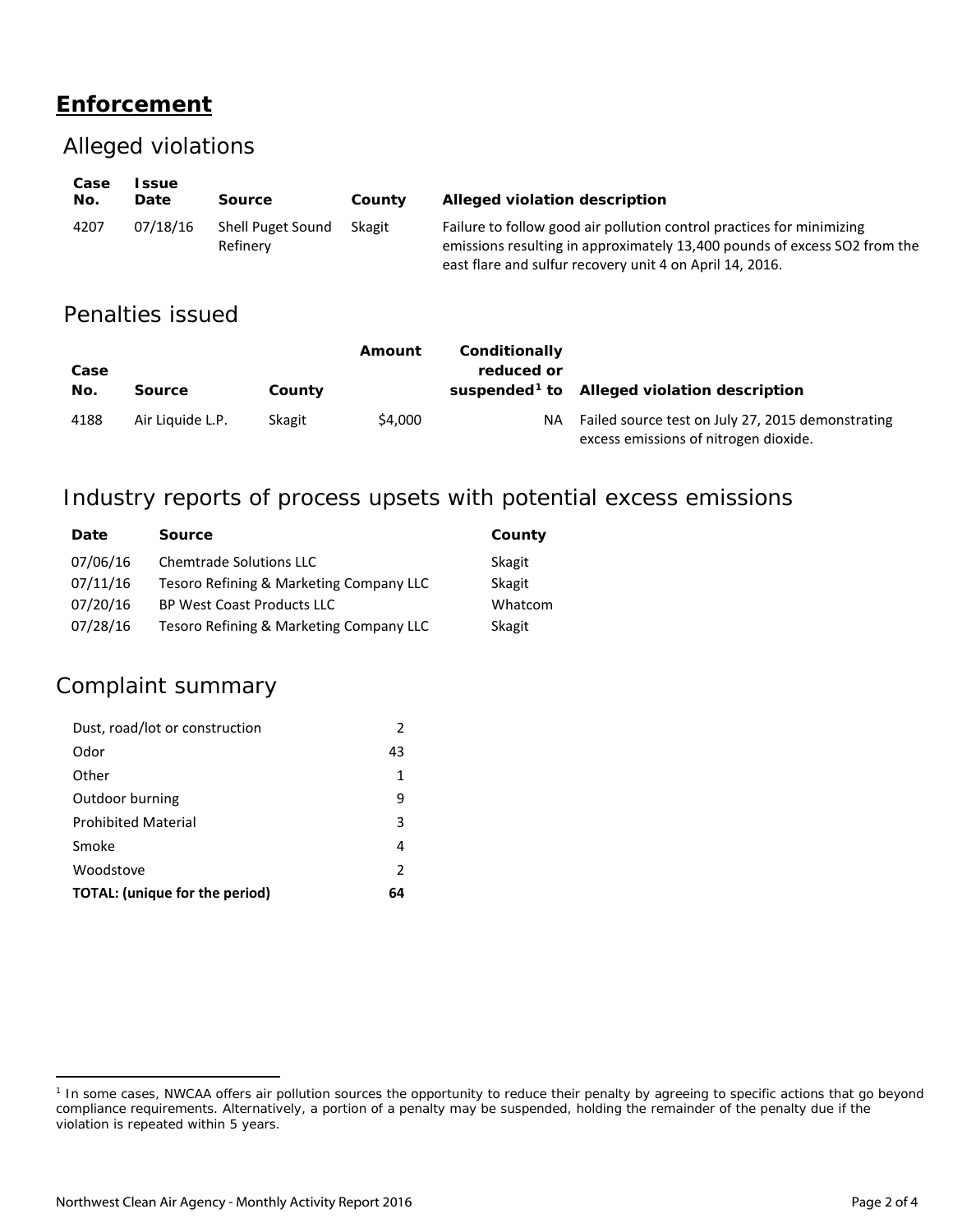

■ 2016 ■ 2015 ■ 2014